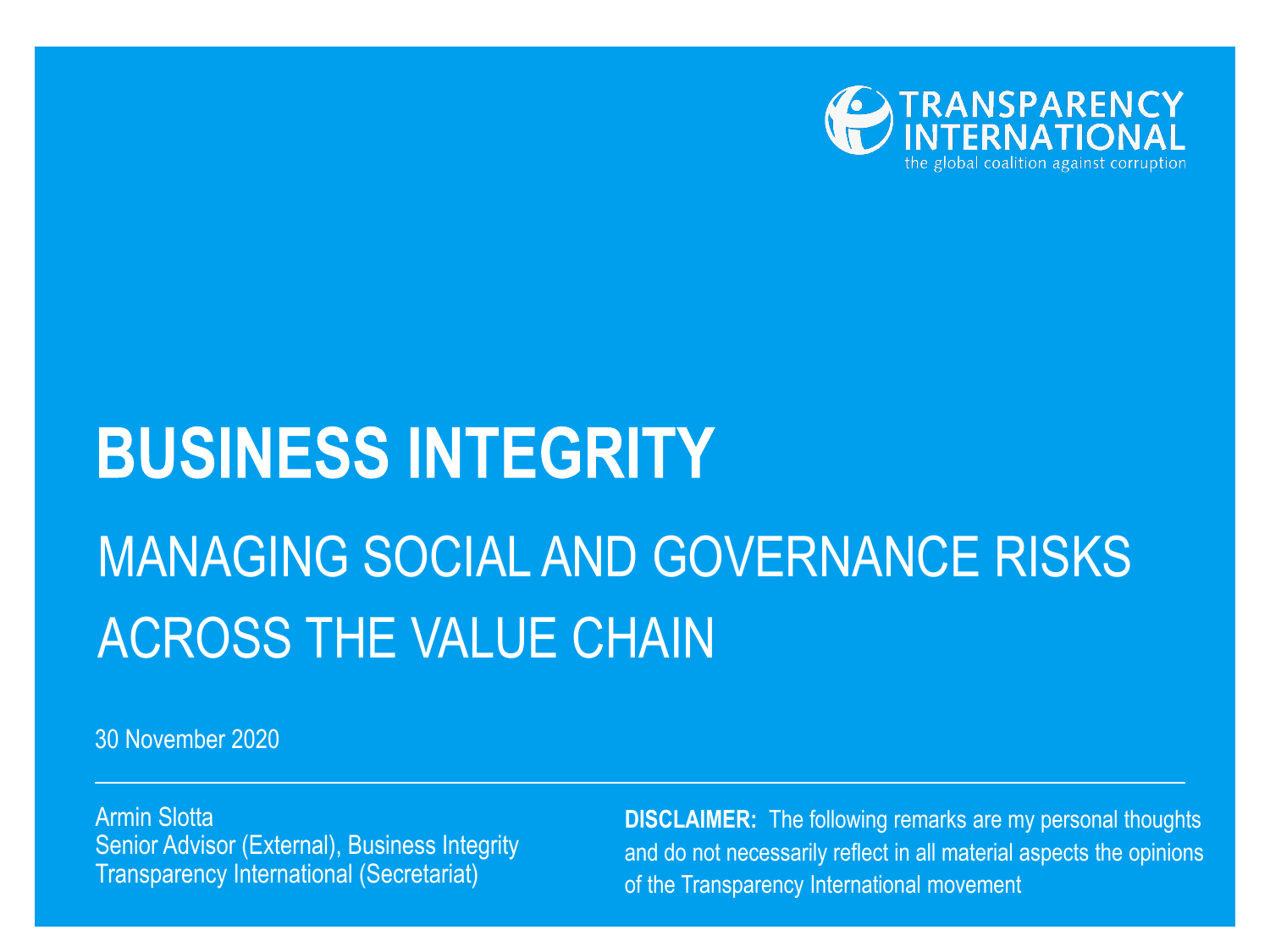## **MY 10 MINUTES**



- 1. Mapping of selected G and S risks to a business value chain
- 2. Today's general response trends to address these risks
- 3. TI's proposed Business Integrity Framework to actively manage these risks
- 4. This thoughts on how to report progress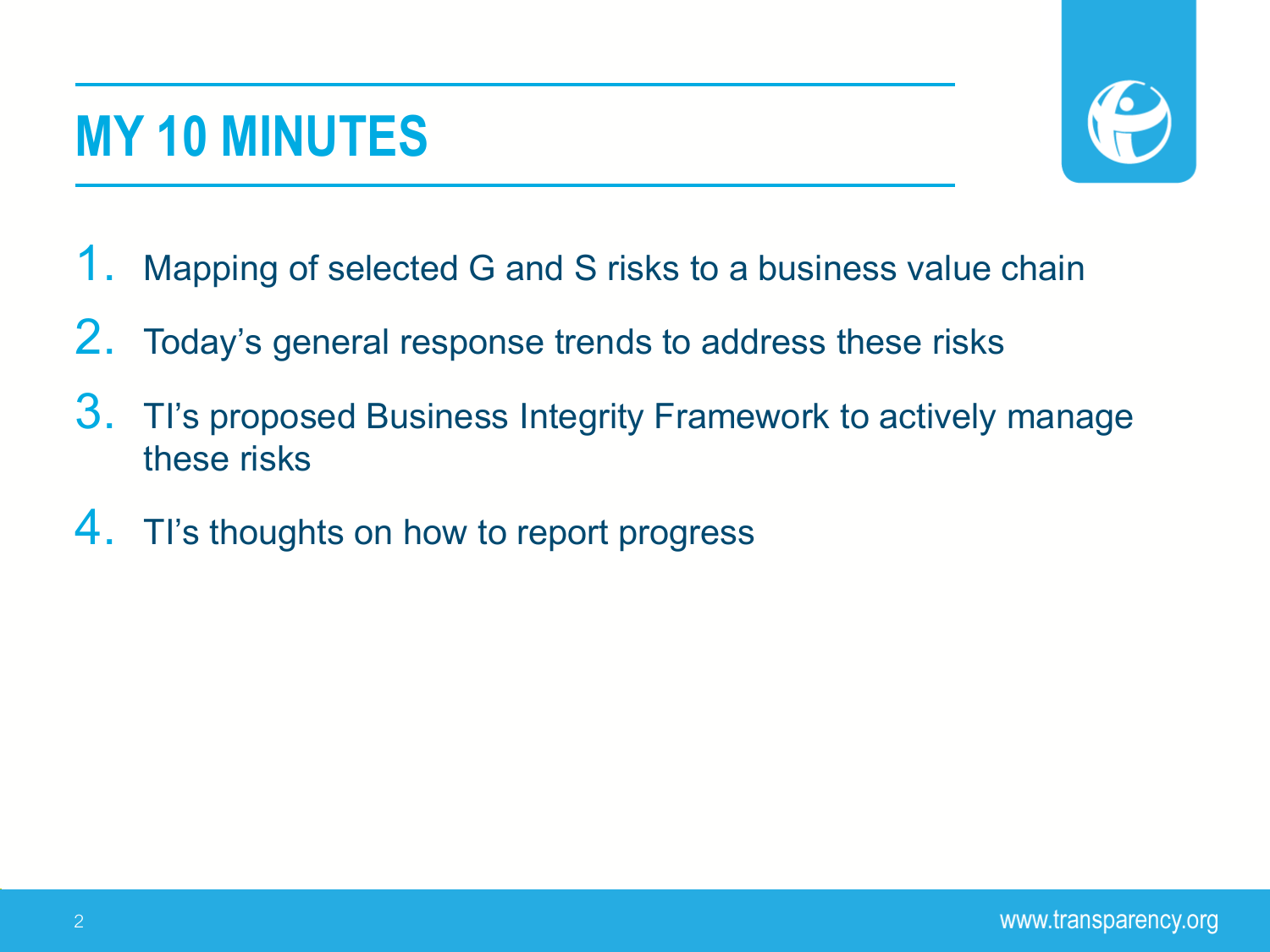### **VALUE CHAIN TO ESG RISK MAPPING**





(Source: \*partly from "Deconstructing ESG Ratings Performance Risk and Return for E, S and G"; June 2020; MSCI ESG RESEARCH LLC)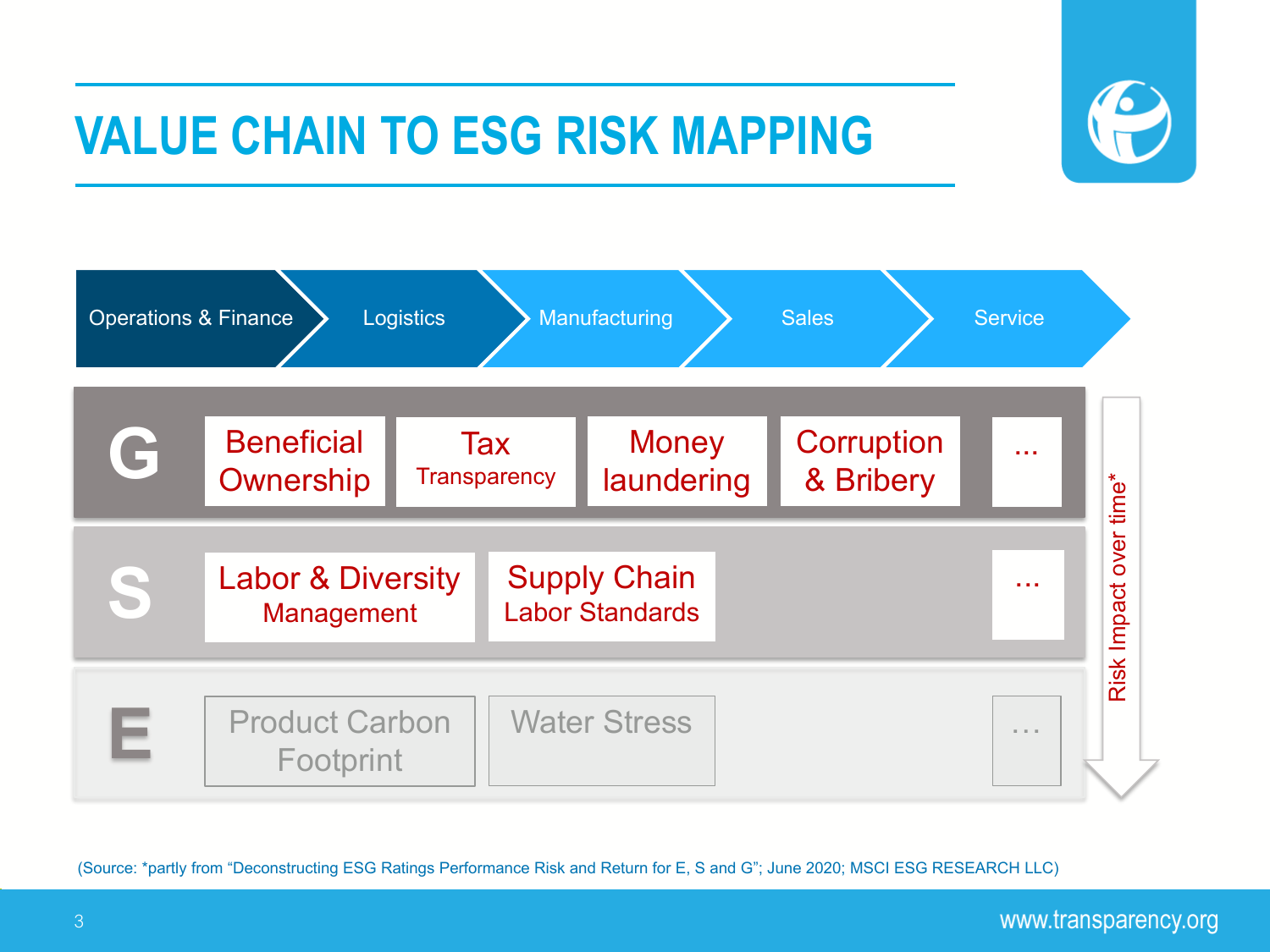### **GENERAL RESPONSE 'TRENDS'**





www.transparency.org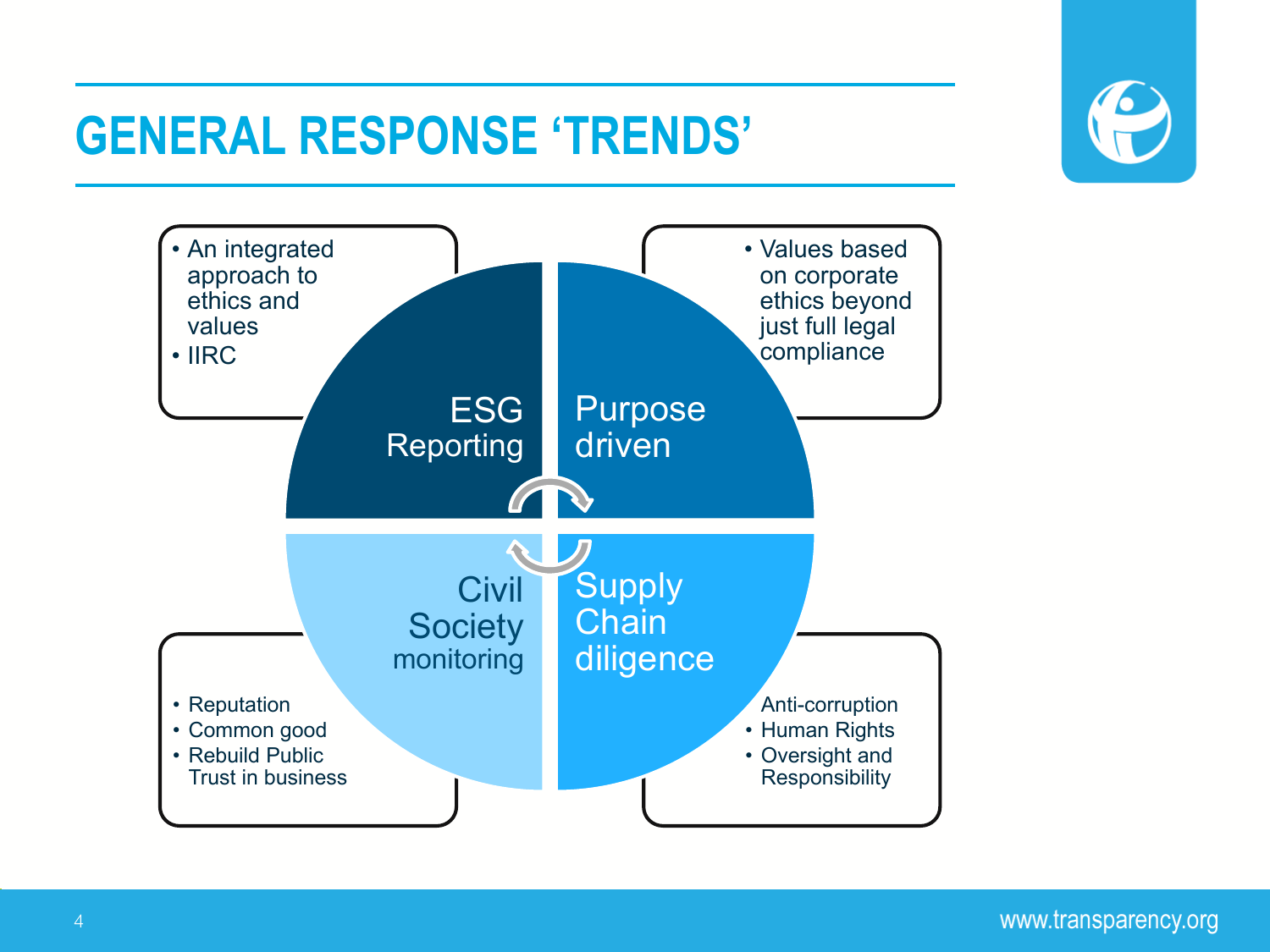#### **BUSINESS INTEGRITY FRAMEWORK TO MANAGE RISK**





© Transparency International e.V.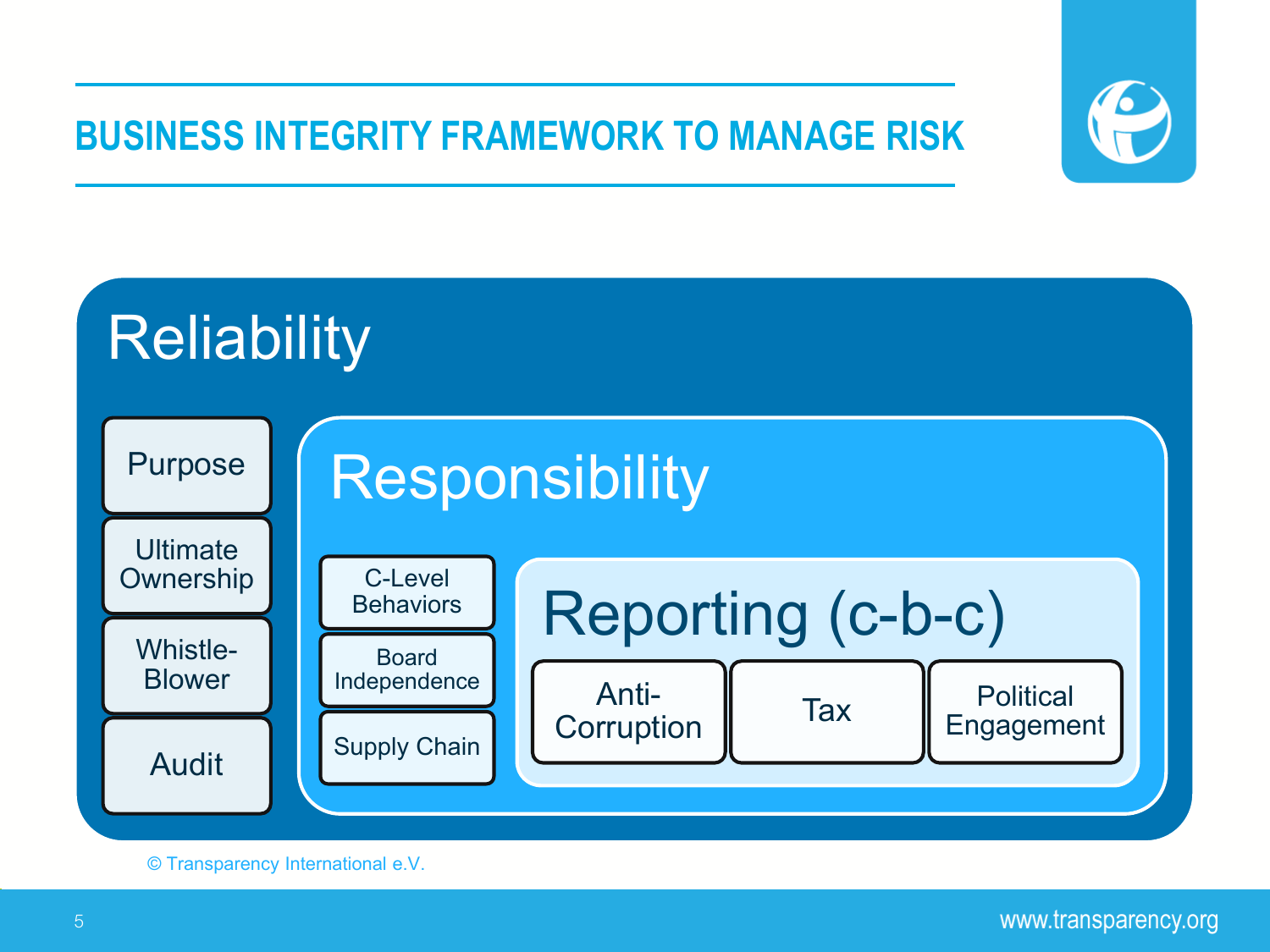#### **REPORTING ON PROGRESS**



In order to enable all stake- holders to better understand a company's progress to implement and maintain an open, diverse and fair leadership environment, a company should disclose KPIs measuring diversity including on gender at its various managerial levels.

To facilitate an understanding of a company's progress implementing a transparent and multi-stakeholder political engagement processes in a consultative way, companies should provide data and KPIs that disclose and justify political contributions and lobbying activities throughout their supply chain.



To enable all stakeholders to better understand a company's commitment to revenue growth targets, while taking specific regional corruption risks into account, companies should start reporting business goals adjusted for risk, including corruption risk, and developing KPIs accordingly.

To enable understanding a company's progress implementing<br>its commitment to the communities it operates in, a business should disclose KPIs that show average staff pay levels. This would also mean dramatically accelerating the implementation of transparency measures such as the disclosure of detailed corporate ownership and public country-by-country metrics, in particular around tax payments.